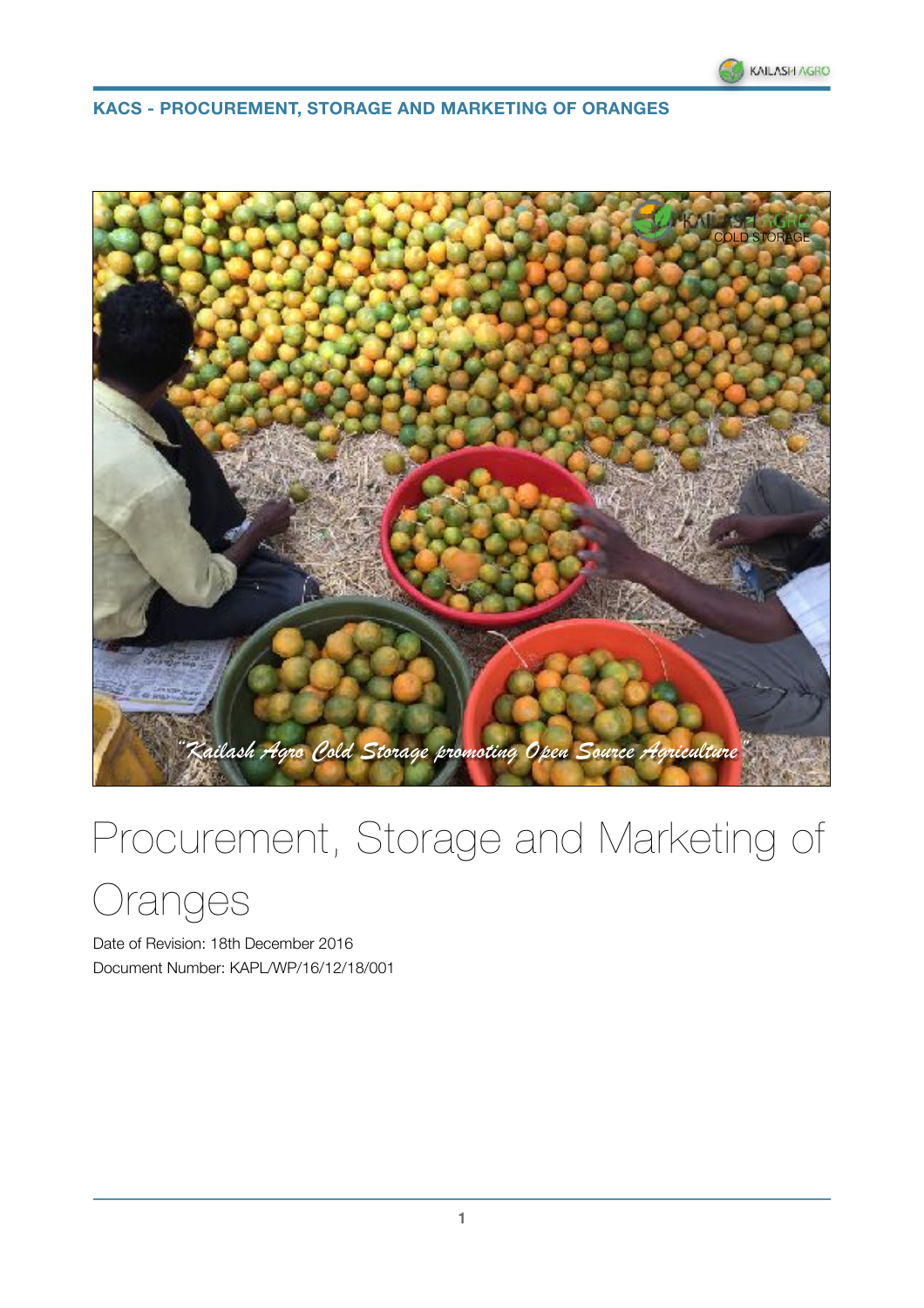

### **SUMMARY**

This document shares the experiences of Kailash Agro Cold Storage in the procurement and storage of oranges. Also, the document shares the experience of marketing the produce.

### REVISION HISTORY LOG

| Version # | <b>Revision Date</b>    | Author           | Approved By  | Changes                          |
|-----------|-------------------------|------------------|--------------|----------------------------------|
|           | 1 17th December<br>2016 | Jeevan<br>Upreti | Kartik Jalan | New Document                     |
|           | 2 18th December<br>2016 | Kartik<br>Jalan  |              | Document editing and corrections |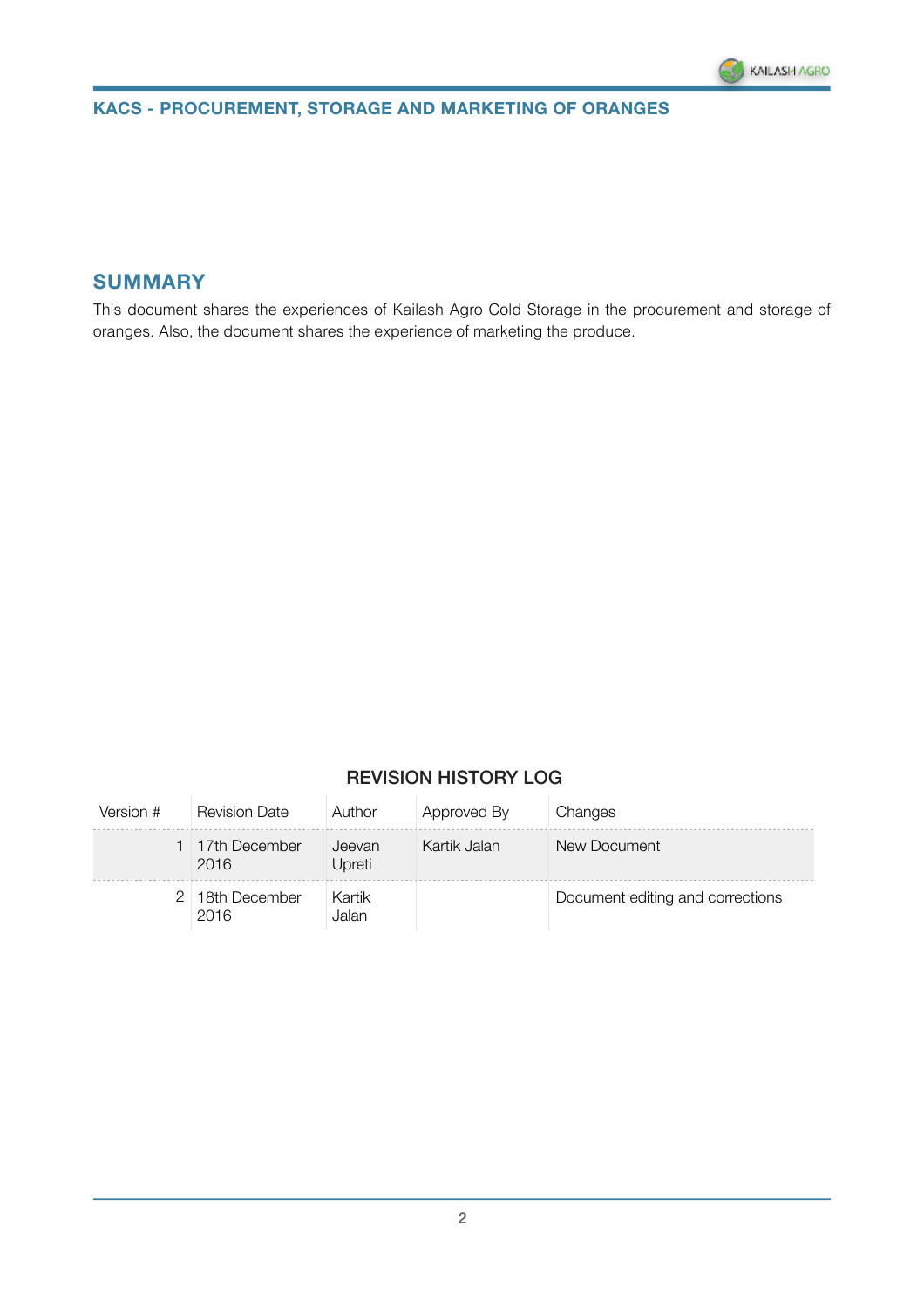| <b>INTRODUCTION</b>              |   |
|----------------------------------|---|
| <b>DISTRIBUTION OF ORANGES</b>   | 5 |
| <b>DISPATCH CYCLE OF ORANGES</b> |   |
| SALE AND MARKETING OF ORANGES    |   |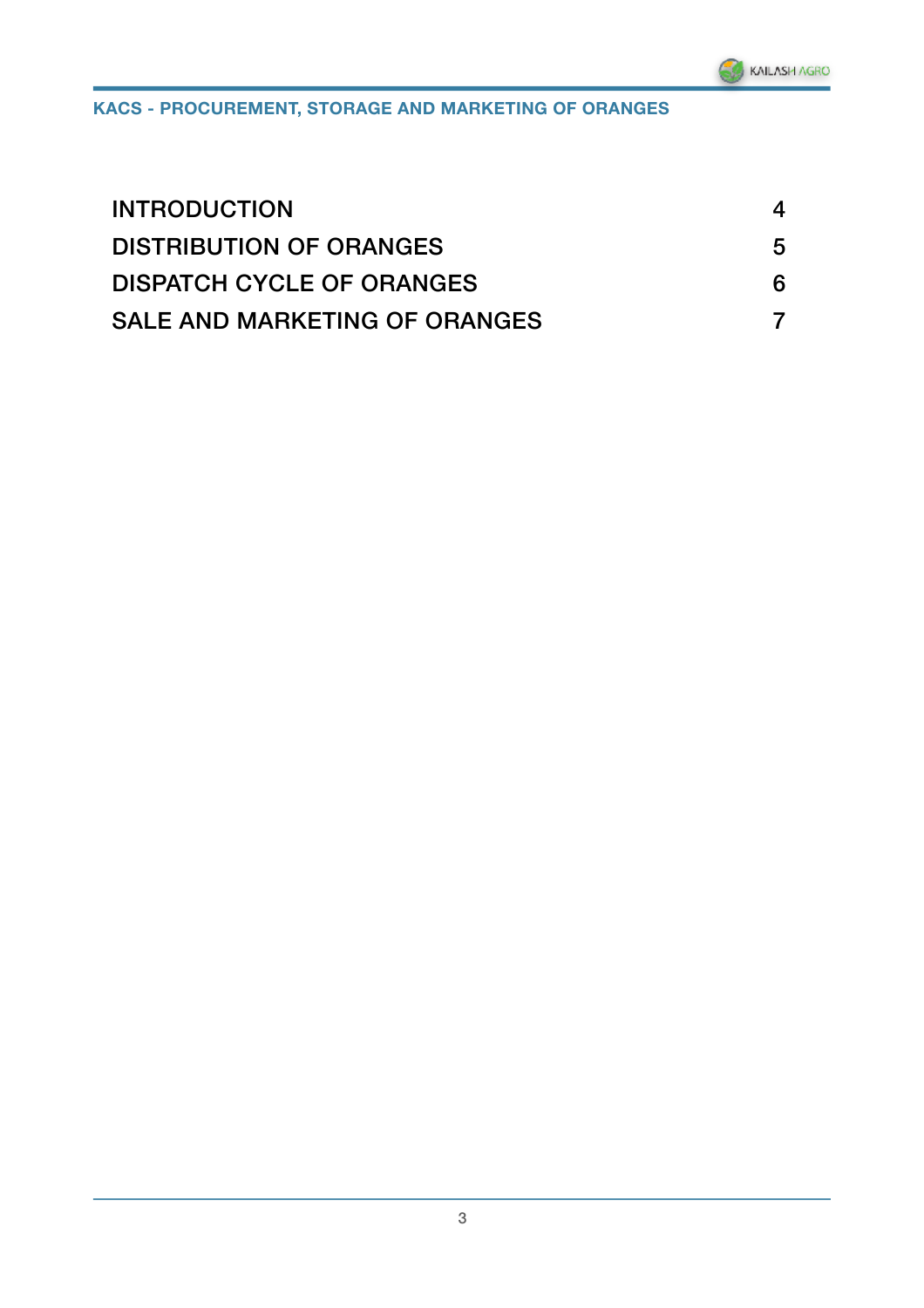# <span id="page-3-0"></span>INTRODUCTION

Purchase of oranges at Kailash Agro Cold Storage (KACS) commenced from last week of February, 2016 and went on to the third week of March, 2016 and most of the purchase was done from upcoming orange state of Madhya Pradesh from the farms of organic certified farmers.

A total of 64 tons of orange was purchased over a period of two week for storage. Out of the total purchase, 39.53 % i.e. 25.214 tons was organic oranges and 60.47% i.e. 38.572 tons was inorganic orange.



#### Fig 1: Procurement Cycle of Oranges

As shown in the above figure, total procurement of 64 tons was done using a total of 3548 crates and 8 trucks of 10 tones load capacity were used for the transportation of oranges from farm to the factory. This gives an idea that each crate has a rough capacity of carrying approximately 18 kg of orange.

*<sup>(</sup> Source: Analysis performed at KACS )*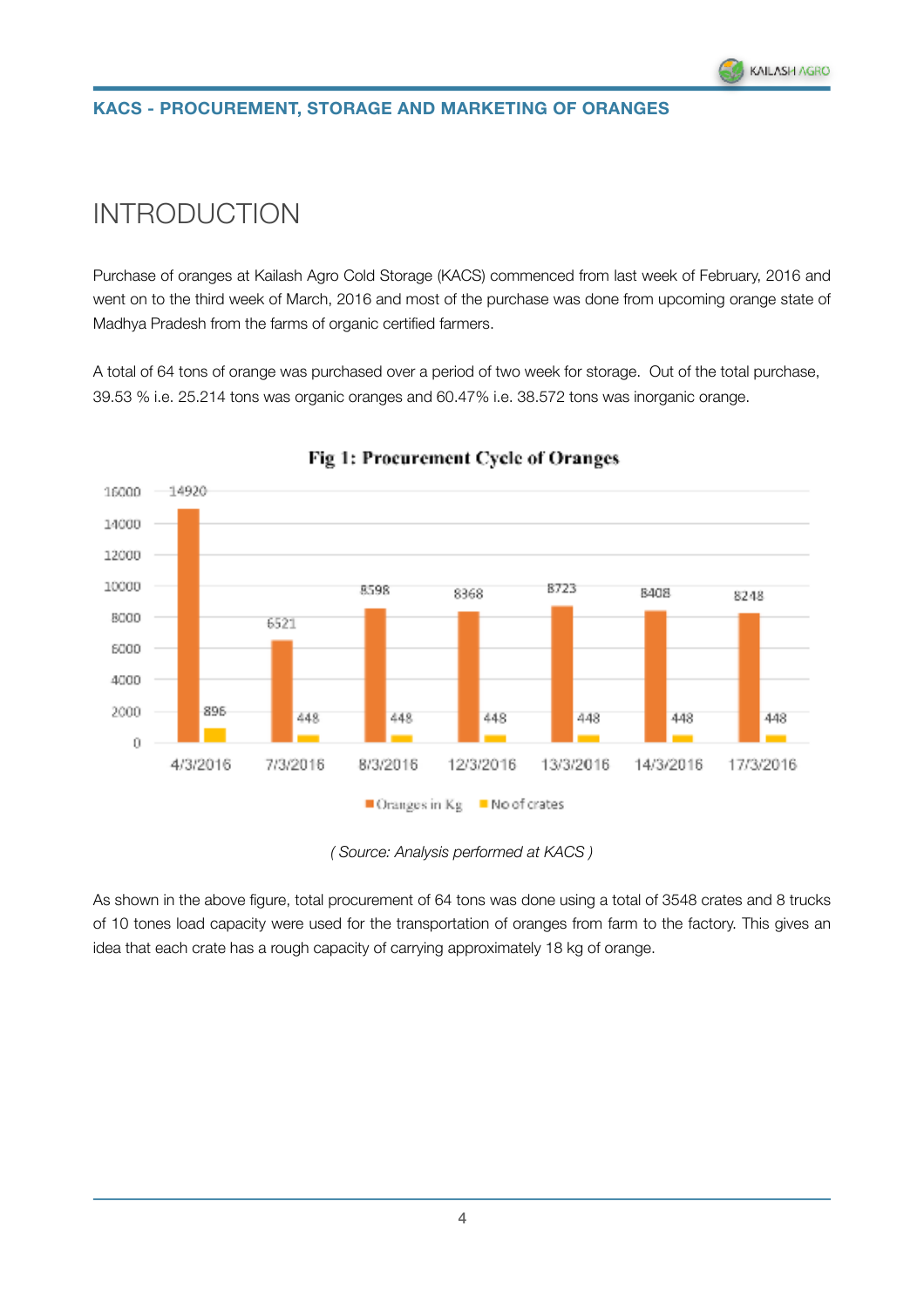The pie chart shown below clearly distinguishes the percentage of purchase made of organic and inorganic oranges.





*( Source: Analysis performed at KACS )* 

The procurement was made available from the fact that the farmers in the region feel that growing organic and inorganic growth vis-a-vis yield costs the same as well as profitability is concerned. The farmers even realise that the organic farming techniques have helped them to grow health food for their families and this method of farming has also helped them keep the land much healthy.

### <span id="page-4-0"></span>DISTRIBUTION OF ORANGES

#### (as per size)

Oranges are generally purchased as per their size which tells us how much count will be packed ideally in a crate having dimensions (L=510 mm, L = 255 mm, W = 330 mm) and weighing 1.5 kg. Generally, oranges come the count of 96, 112, 141, 171, 191, 205, 220 and 225, which means that ideally the same number of oranges should be packed in a crate. The pie chart shown below shows the distribution:





*<sup>(</sup> Source: Analysis performed at KACS )*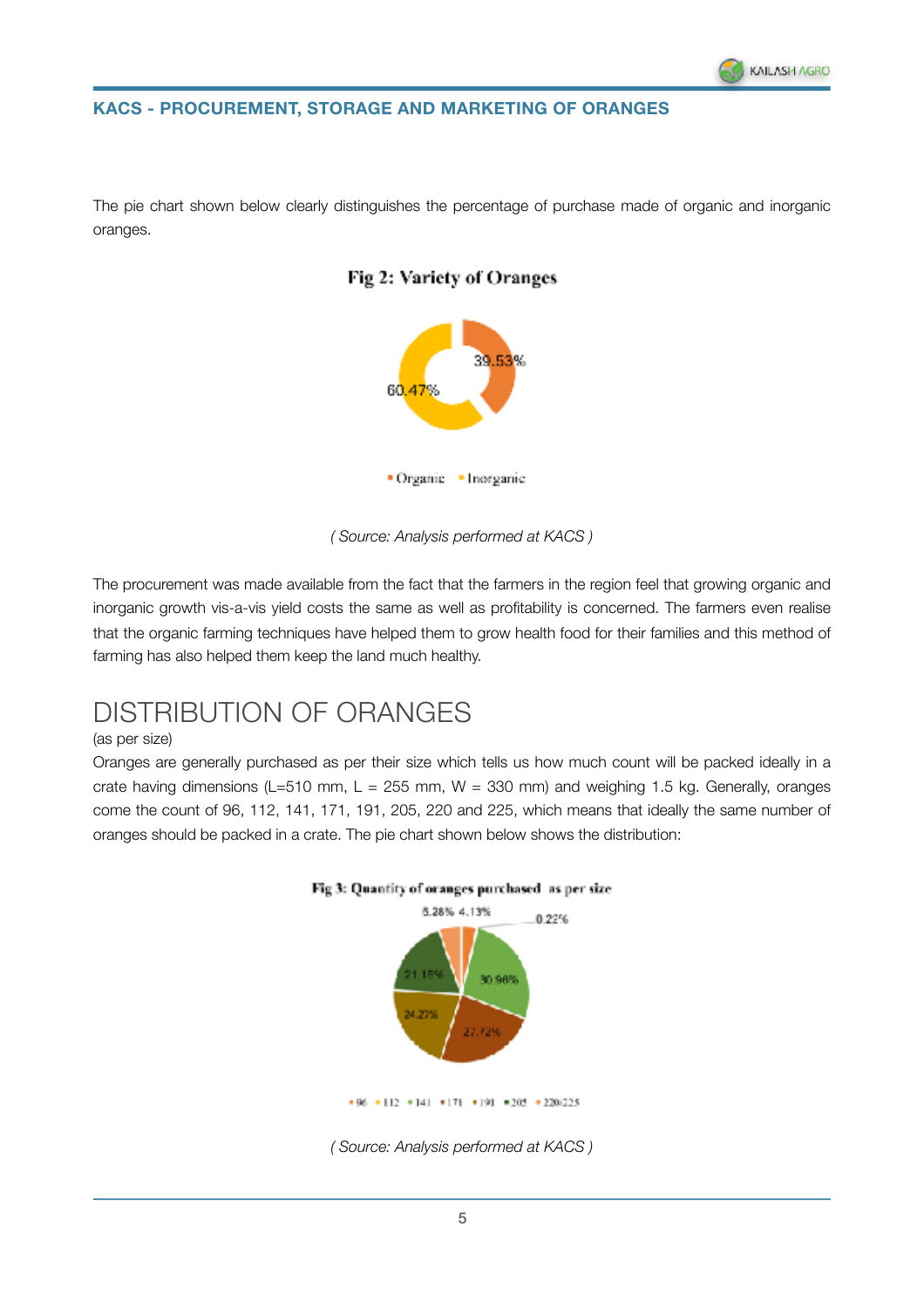

Oranges in comparison to apple didn't stay for long either in the market or in the storage and have storage and selling cycle of 45-days maximum. Oranges at KACS were stored at temperature of 4<sup>0</sup> to 8<sup>0</sup> C and a relative humidity of 85 to 90 %. The graph shown above clearly shows that out of the total purchase made, 2.64 tons of count 96, 141 kg of count 112, 19.81 tons of count 141, 17.74 tons of count 171, 15.53 tons of count 191, 13.5 tons of count 205, 4.01 tons of count 220/225 was purchased.

## <span id="page-5-0"></span>DISPATCH CYCLE OF ORANGES

Selling of oranges at Kailash Agro Cold Storage started as early as first week of March, 2016 where initially few tons were sold to different market place to test the acceptance of quality at offering and also for checking the consumer demand.



#### Fig 4: Dispatch cycle of oranges

*( Source: Sale record maintained at KACS )* 

The graph shown above clearly depicts the consumption pattern of orange over a period of 45 days. The demand was minimum between11 to 20 March, 16, maximum between 1 to 10 April 16. Reasons can be attributed to festival of "Holi" which resulted in demand drop and demand surge during nine days of holy "Navratri" during which people dine mostly on to fruits.